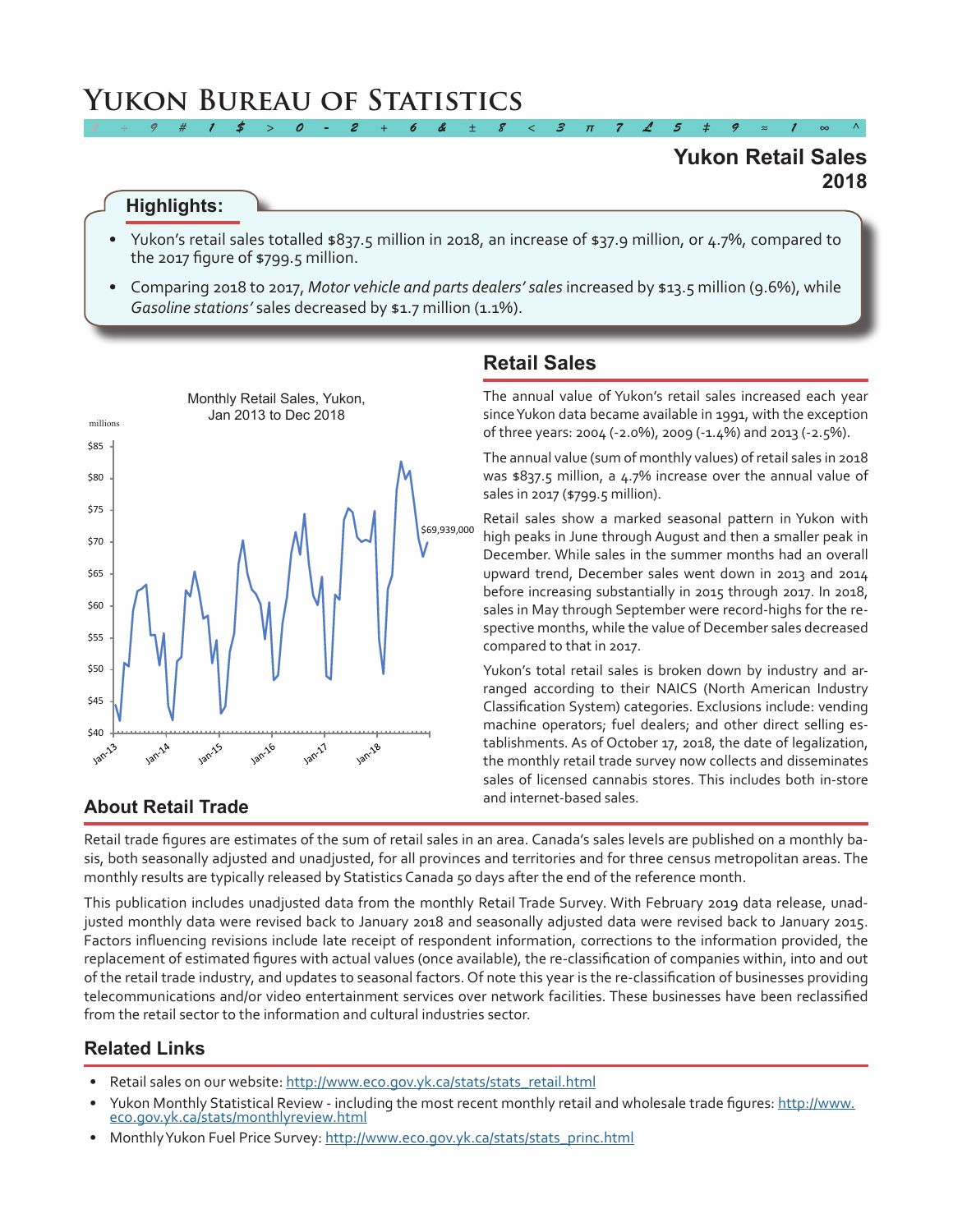#### **Monthly Sales, Yukon, January to December 2018**

|                                                                   | Jan          | <b>Feb</b>                | Mar                       | Apr                       | May                       | Jun          | Jul                       | Aug    | Sep          | Oct          | Nov                       | <b>Dec</b>                |
|-------------------------------------------------------------------|--------------|---------------------------|---------------------------|---------------------------|---------------------------|--------------|---------------------------|--------|--------------|--------------|---------------------------|---------------------------|
|                                                                   | (5000)       |                           |                           |                           |                           |              |                           |        |              |              |                           |                           |
| <b>Total Retail trade</b>                                         | 54,781       | 49,306                    | 62,662                    | 64,798                    | 78,190                    | 82,633       | 79,839                    | 81,153 | 75,969       | 70,494       | 67,686                    | 69,939                    |
| Motor vehicle and parts dealers<br>Furniture and home furnishings | 9,703        | 8,652                     | 12,885                    | 14,274                    | 18,029                    | 16,396       | 13,191                    | 12,615 | 13,729       | 12,819       | 11,207                    | 10,096                    |
| stores                                                            | X            | X                         | X                         | $\boldsymbol{\mathsf{x}}$ | $\mathsf{x}$              | X            | $\boldsymbol{\mathsf{x}}$ | X      | X            | $\mathsf{x}$ | X                         | X                         |
| Electronics and appliance stores                                  | $\mathbf{x}$ | $\mathsf{x}$              | X                         | $\mathsf{x}$              | $\mathsf{x}$              | X            | $\boldsymbol{\mathsf{x}}$ | X      | X            | $\mathsf{x}$ | X                         | X                         |
| Building material and garden                                      |              |                           |                           |                           |                           |              |                           |        |              |              |                           |                           |
| equipment and supplies dealers                                    | $\mathsf{x}$ | X                         | X                         | $\boldsymbol{\mathsf{x}}$ | $\mathsf{x}$              | X            | $\mathsf{x}$              | X      | X            | $\mathsf{x}$ | X                         | $\boldsymbol{\mathsf{x}}$ |
| Food and beverage stores                                          | $\mathbf{x}$ | $\boldsymbol{\mathsf{x}}$ | $\boldsymbol{\mathsf{x}}$ | $\boldsymbol{\mathsf{x}}$ | $\boldsymbol{\mathsf{x}}$ | X            | $\boldsymbol{\mathsf{x}}$ | X      | X            | $\mathsf{x}$ | $\boldsymbol{\mathsf{x}}$ | X                         |
| Health and personal care stores                                   | 3,664        | 3,336                     | 3,836                     | 3,298                     | 4,086                     | 3,839        | 3,347                     | 3,483  | 3,613        | 3,960        | 3,270                     | $\boldsymbol{\mathsf{x}}$ |
| <b>Gasoline stations</b>                                          | 9,279        | 8,084                     | 9,776                     | 9,837                     | 12,850                    | 15,633       | 16,174                    | 17,298 | 15,692       | 12,671       | 11,216                    | 10,458                    |
| Clothing and clothing accessories                                 |              |                           |                           |                           |                           |              |                           |        |              |              |                           |                           |
| stores                                                            | $\mathsf{x}$ | $\mathsf{x}$              | X                         | $\boldsymbol{\mathsf{x}}$ | $\boldsymbol{\mathsf{x}}$ | $\mathsf{x}$ | $\boldsymbol{\mathsf{x}}$ | X      | $\mathsf{x}$ | $\mathsf{x}$ | X                         | X                         |
| Sporting goods, hobby, book and                                   |              |                           |                           |                           |                           |              |                           |        |              |              |                           |                           |
| music stores                                                      | $\mathsf{x}$ | X                         | X                         | $\mathsf{x}$              | $\mathsf{x}$              | X            | X                         | X      | X            | X            | x                         | X                         |
| General merchandise stores                                        | $\mathsf{x}$ | $\mathsf{x}$              | $\boldsymbol{\mathsf{x}}$ | $\boldsymbol{\mathsf{x}}$ | $\boldsymbol{\mathsf{x}}$ | X            | $\boldsymbol{\mathsf{x}}$ | X      | $\mathsf{x}$ | $\mathsf{x}$ | X                         | X                         |
| Miscellaneous store retailers <sup>1</sup>                        | 2,683        | 1,867                     | 2,586                     | 1,939                     | 2,173                     | 2,608        | 2,657                     | 3,121  | 3,232        | 2,536        | 3,322                     | 4,539                     |
| Cannabis stores                                                   | $\cdot$ .    |                           |                           | $\cdot \cdot$             |                           | $\cdot$ .    |                           |        | $\cdot$ .    | x            | x                         | 403                       |

x = data suppressed

*1 Miscellaneous store retailers is comprised of establishments primarily engaged in retailing a specialized line of merchandise in other types of specialty stores. Florists, office supplies stores, stationery stores, gift, novelty and souvenir stores, used merchandise stores, pet and pet supplies stores, art dealers and manufactured (mobile) home dealers are included as well as sales of licensed cannabis stores (both in-store and Internet-based sales).*

Yukon data on retail sales, categorized by industry, were available on a monthly basis for four industry subsectors in 2018: *Motor vehicle and parts dealers; Health and personal care stores; Gasoline stations;* and *Miscellaneous store retailers.* The seasonal variations in sales of these categories are captured in the graph.

As monthly retail sales data shown in the graph: millions

- *• Motor vehicle and parts dealers'* sales decreased in February; increased steadily during March through May; decreased in June and July; fluctuated within a small range from August to October; and then started a slow decline to return close to the January level. In 2018, the highest monthly sales was in May at \$18.0 million.
- *• Gasoline stations'* sales decreased in February; increased during February through August at a varying pace; then started decreasing to return close to the January level. In 2018, a peak of \$17.3 million was reached inAugust.
- *• Health and personal care stores'* sales registered slight fluctuations over the months with small peaks in May and October. (December data not available)
- Miscellaneous store<sup>1</sup> retailers' sales were strongest in December of 2018 at \$4.5 million.

Of the data available, the annual sales for *Motor vehicle and parts dealers'* totalled \$153.6 million in 2018, representing 18.3% of the total retail sales in 2018. This was followed by: *Gasoline stations'*  annual sales at \$149.0 million (17.8% of the total retail sales)*;* and *Miscellaneous store retailers* at \$33.3 million (4.0%).



*1 Miscellaneous store retailers is comprised of establishments primarily engaged in retailing a specialized line of merchandise in other types of specialty stores. Florists, office supplies stores, stationery stores, gift, novelty and souvenir stores, used merchandise stores, pet and pet supplies stores, art dealers and manufactured (mobile) home dealers are included as well as sales of licensed cannabis stores (both in-store and Internet-based sales).*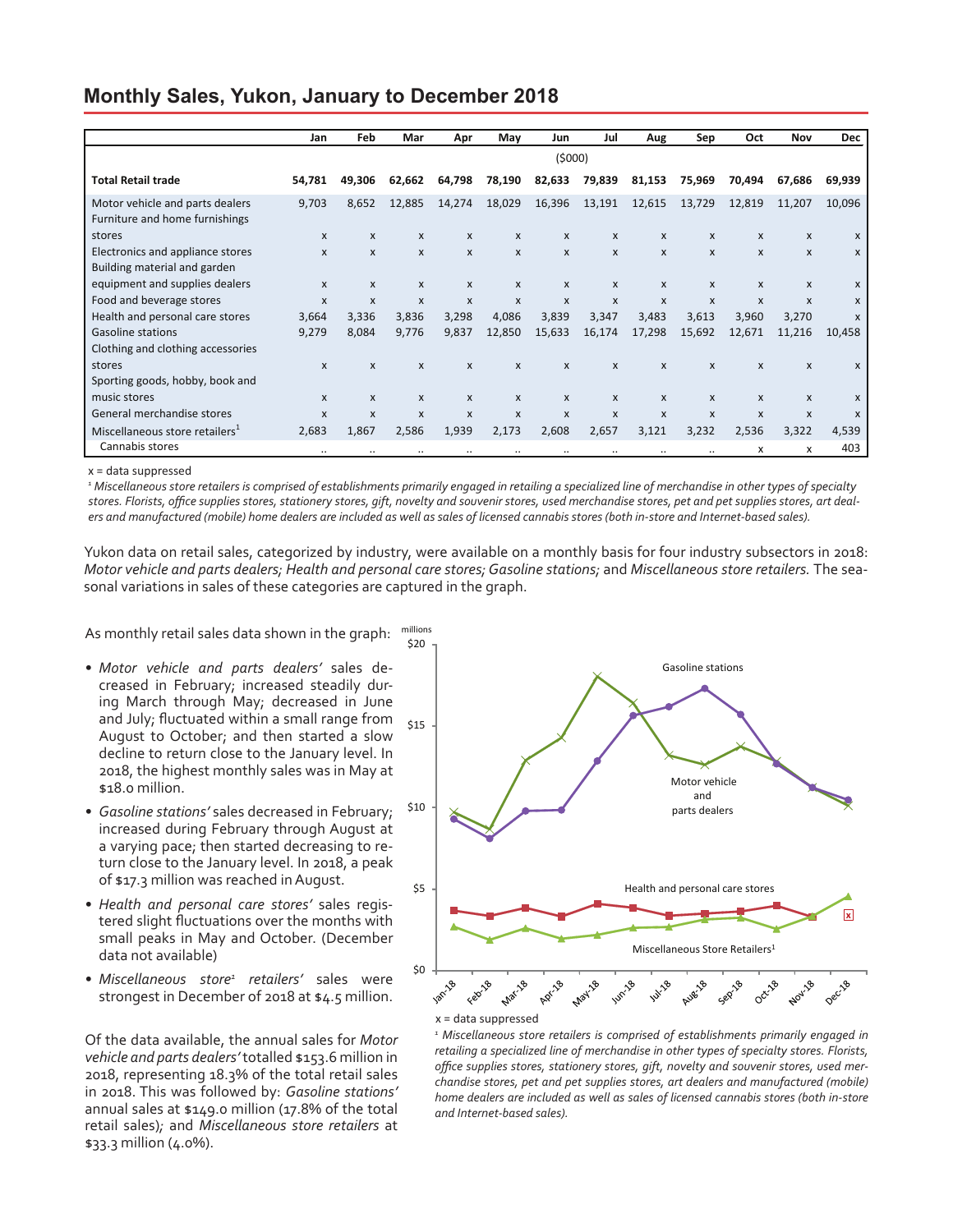#### **Annual Sales and Growth, Yukon, 2014 to 2018**

For 2018, annual data for three retail subsectors in Yukon were available. The three subsectors accounted for 40.1% of the totalYukon retail sales in 2018.The table below displays all annual data available for the years from 2014 to 2018.

|                                                             | 2014      | 2015                 | 2016      | 2017         | 2018                      |  |
|-------------------------------------------------------------|-----------|----------------------|-----------|--------------|---------------------------|--|
|                                                             |           | Sum of Sales (\$000) |           |              |                           |  |
| <b>Total Retail trade</b>                                   | 663,034   | 697,538              | 751,087   | 799,519      | 837,450                   |  |
| Motor vehicle and parts dealers                             | X         | $\mathsf{x}$         | 133,244   | 140,079      | 153,596                   |  |
| Furniture and home furnishings stores                       | 13,811    | 13,437               | 15,151    | $\mathsf{x}$ | $\mathsf{x}$              |  |
| Electronics and appliance stores                            | X         | X                    | X         | $\mathsf{x}$ | $\mathsf{x}$              |  |
| Building material and garden equipment and supplies dealers | X         | X                    | 58,526    | X            | X                         |  |
| Food and beverage stores                                    | 201,225   | 209,691              | X         | X            | X                         |  |
| <b>Grocery Stores</b>                                       | x         | x                    | X         | x            | x                         |  |
| Supermarkets and other grocery (except convenience) stores  | 153,866   | 160,681              | 168,003   | x            | x                         |  |
| Specialty food stores                                       | 3,374     | X                    | X         | x            | X                         |  |
| Health and personal care stores                             | 31,304    | 36,631               | 42,354    | 42,554       | $\boldsymbol{\mathsf{x}}$ |  |
| <b>Gasoline stations</b>                                    | 106,832   | 105,719              | 118,755   | 150,680      | 148,968                   |  |
| Clothing and clothing accessories stores                    | X         | X                    | X         | $\mathsf{x}$ | X                         |  |
| Clothing stores                                             | 10,638    | x                    | x         | х            | х                         |  |
| Jewellery, luggage and leather goods stores                 | x         | x                    | x         | x            | X                         |  |
| Miscellaneous store retailers <sup>1</sup>                  | x         | X                    | X         | 33,509       | 33,263                    |  |
|                                                             |           |                      |           |              |                           |  |
| <b>Total Retail trade</b>                                   | 1.6%      | 5.2%                 | 7.7%      | 6.4%         | 4.7%                      |  |
| Motor vehicle and parts dealers                             |           |                      |           | 5.1%         | 9.6%                      |  |
| Furniture and home furnishings stores                       | $-11.9%$  | $-2.7%$              | 12.8%     | $\cdots$     |                           |  |
| Electronics and appliance stores                            |           | $\cdots$             | $\ddotsc$ |              |                           |  |
| Building material and garden equipment and supplies dealers |           | $\ddotsc$            | $\ddotsc$ |              |                           |  |
| Food and beverage stores                                    | 2.5%      | 4.2%                 |           | $\cdots$     |                           |  |
| <b>Grocery Stores</b>                                       |           | $\cdots$             | $\cdots$  |              |                           |  |
| Supermarkets and other grocery (except convenience) stores  | 2.7%      | 4.4%                 | 4.6%      | $\cdots$     |                           |  |
| Specialty food stores                                       | $-0.3%$   |                      |           | $\cdots$     |                           |  |
| Health and personal care stores                             | 2.5%      | 17.0%                | 15.6%     | 0.5%         |                           |  |
| <b>Gasoline stations</b>                                    | 0.5%      | $-1.0%$              | 12.3%     | 26.9%        | $-1.1%$                   |  |
| Clothing and clothing accessories stores                    |           | $\cdots$             |           | $\cdots$     |                           |  |
| Clothing stores                                             | $-2.2%$   | $\cdots$             | $\cdots$  | $\cdots$     |                           |  |
| Jewellery, luggage and leather goods stores                 | $\ddotsc$ |                      | $\cdots$  | $\cdots$     |                           |  |
| Miscellaneous store retailers <sup>1</sup>                  | $\cdots$  | $\cdots$             |           |              | $-0.7%$                   |  |

x = data suppressed ... not applicable

*1 Miscellaneous store retailers is comprised of establishments primarily engaged in retailing a specialized line of merchandise in other types of specialty stores. Florists, office supplies stores, stationery stores, gift, novelty and souvenir stores, used merchandise stores, pet and pet supplies stores, art dealers and manufactured (mobile) home dealers are included as well as sales of licensed cannabis stores (both in-store and Internet-based sales).*



Retail trade industry subsectors' data first became available in 2004. However, for most of the subsectors, the analysis of trend is not possible due to intermittent suppressions. Only two subsectors have Yukon data going back for more than ten years — *Food and beverage stores* (with the exceptions of 2016 to 2018) and *Furniture and home furnishings stores* (with the exceptions of 2011, 2017 and 2018)